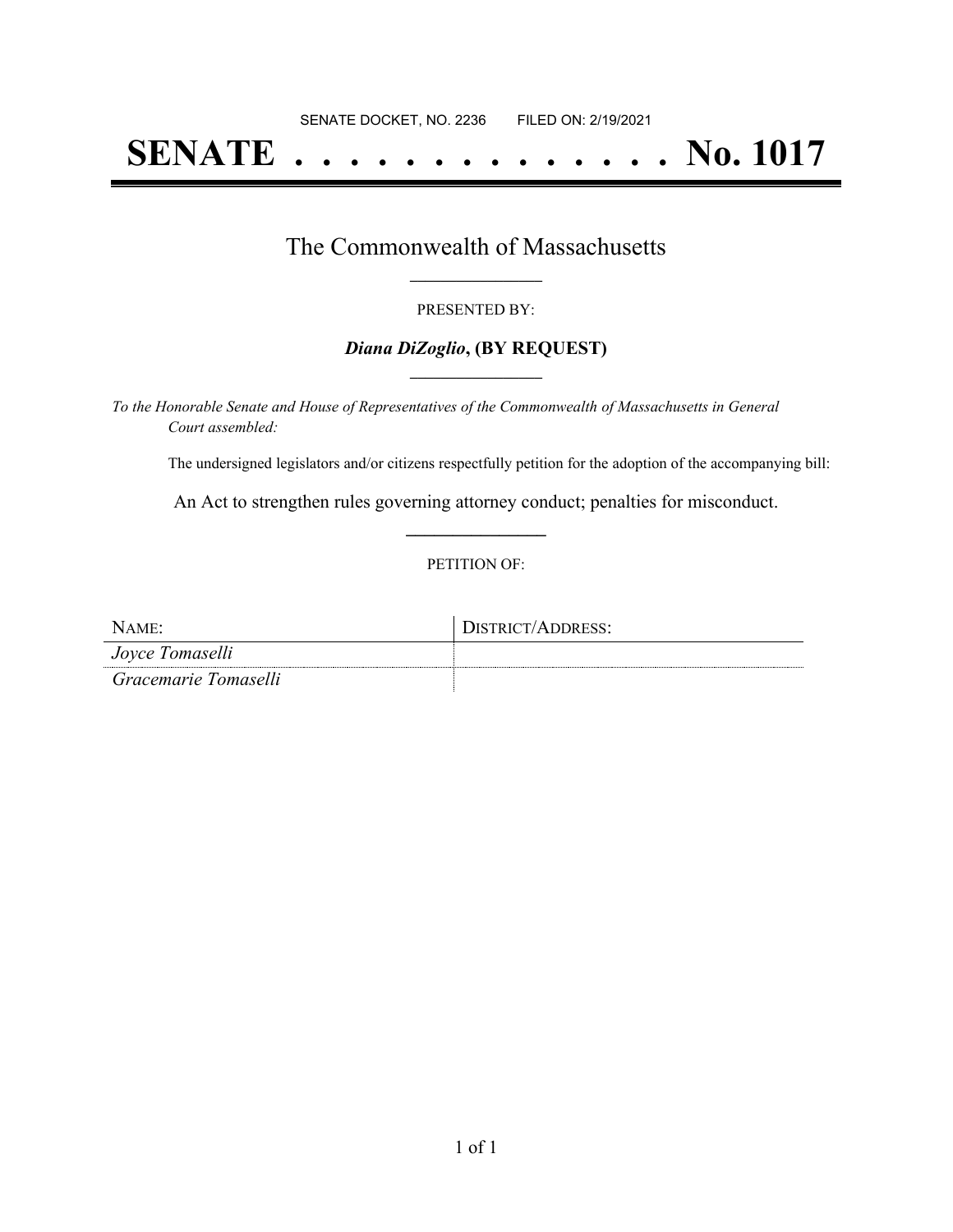## SENATE DOCKET, NO. 2236 FILED ON: 2/19/2021 **SENATE . . . . . . . . . . . . . . No. 1017**

By Ms. DiZoglio (by request), a petition (accompanied by bill, Senate, No. 1017) of Joyce Tomaselli and Gracemarie Tomaselli for legislation to strengthen rules governing attorney conduct; penalties for misconduct. The Judiciary.

## The Commonwealth of Massachusetts

**In the One Hundred and Ninety-Second General Court (2021-2022) \_\_\_\_\_\_\_\_\_\_\_\_\_\_\_**

**\_\_\_\_\_\_\_\_\_\_\_\_\_\_\_**

An Act to strengthen rules governing attorney conduct; penalties for misconduct.

Be it enacted by the Senate and House of Representatives in General Court assembled, and by the authority *of the same, as follows:*

| $\mathbf{1}$   | Chapter 221 of the General Laws is hereby amended by striking out section 40 and                       |
|----------------|--------------------------------------------------------------------------------------------------------|
| 2              | inserting in place thereof the following new section:-                                                 |
| 3              | Section 40. Penalty for deceit or collusion; damages; disbarment                                       |
| $\overline{4}$ | Section 40. (a) An attorney who is guilty of deceit or collusion, or consents thereto, with            |
| 5              | intent to deceive a court or judge, or party to an action or proceeding, or who knowingly makes a      |
| 6              | false statement of fact or law to a tribunal or fails to correct a false statement of material fact or |
| 7              | law previously made to the tribunal by the attorney, or who knowingly fails to disclose to the         |
| 8              | tribunal legal authority in the controlling jurisdiction known to the attorney to be directly adverse  |
| 9              | to the position of the client and not disclosed by opposing counsel, or who knowingly offers           |
| 10             | evidence that the attorney knows to be false, except as provided in Massachusetts Rules of             |
| 11             | Professional Conduct Rule 3.3(e) with respect to criminal proceedings, is subject to discipline,       |
| 12             | and shall forfeit to the injured party treble damages to be recovered in a civil action. An attorney   |
|                |                                                                                                        |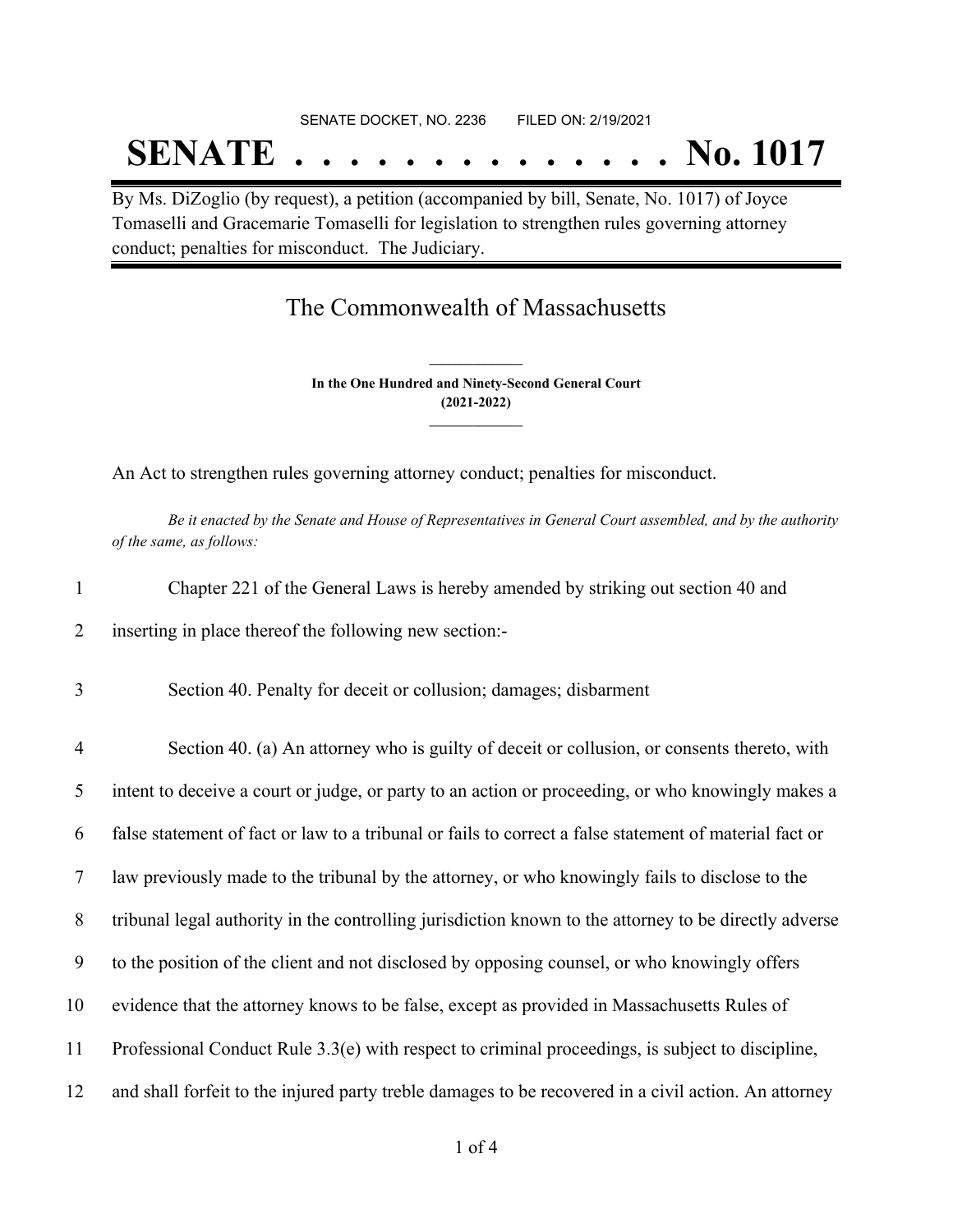must comply with the rules provided in the Massachusetts Rules of Professional Conduct and the analysis of precedent and the evaluation of evidence in accordance with the American Bar Association.

 (b) All attorneys, officers of the court, counselors, including government attorneys, municipal counsel, town counsel, counsel for a city, employed to prosecute or defend claims, actions or proceedings by or on behalf of any municipal entity or agency, even if a private law firm is retained as municipal counsel, who violate their oath, are involved in any activity related to the judicial phase of a proceeding, commit perjury, suborn perjury, fail to disclose material evidence, submit or fabricate evidence, submit tainted evidence, intentionally misrepresent material facts, misrepresent case law, abuse the legal process, obstruct justice, are involved in deceit, concealment or nondisclosure of relevant information or material facts or relevant documents or collusion meant to deceive the court or any opposing party, deceive a party in an action or proceeding, commence an action or proceedings unjustifiably and without basis, engage in gross misconduct or egregious conduct that is willful, malicious, in bad-faith or deliberate betrayal of their special obligation to protect the integrity of the court and foster their truth- seeking function or that is prejudicial to the administration of justice, tamper with administration of justice involving dishonesty, fraud, deceit or misrepresentation to a court, commit fraud on the court, tell falsehoods or consent to present any falsehoods, or present to the court warped and distorted facts as to create an erroneous impression in the minds of those who observe them as true and genuine which leads directly to incorrect results causing harm to the opposing party shall:

(i) never be granted absolute immunity;

of 4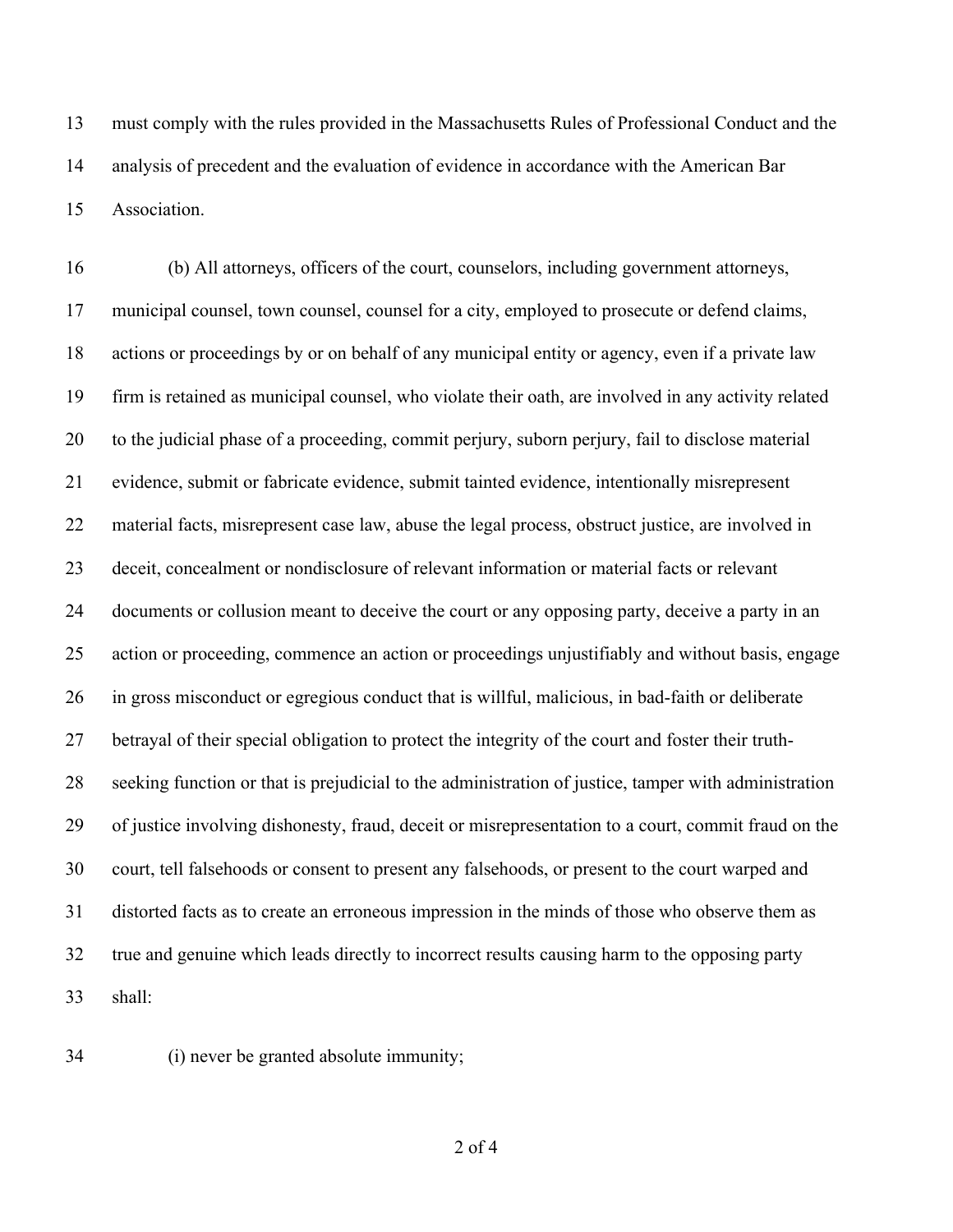(ii) never be granted the litigation privilege;

 (iii) not be granted qualified immunity and shall be held accountable when they irresponsibly exercise power or violate the law;

 (iv) be liable for a single violation even though no pattern or practice of prior violations exist;

 (v) be liable for their wrongful act that obtained a judgment under circumstances which would make it inequitable for them to retain its benefit;

 (vi) be liable for assisting their client in a fraudulent act that resulted in harm to the opposing party or parties.

 (c) Monetary damages awarded in civil legal action for attorney misconduct pursuant to this section shall be given to the person(s) wronged by the attorney's action(s), including, but not limited to, compensatory and punitive treble damages for the harmed person(s) losses or potential losses. Every litigant, whether defendant or plaintiff, as the victim of the attorney's wrongdoings specified in this section, has standing to bring a civil action for treble damages.

(d) This law carries no time limit to file civil action for damages caused by the attorney.

 (e) An attorney may be removed by the supreme judicial or superior court for fraud on the court, deceit, malpractice, knowingly making a false statement of fact or law to a tribunal or failing to correct a false statement of material fact or law previously made to the tribunal by the attorney, knowingly failing to disclose to the tribunal legal authority in the controlling jurisdiction known to the attorney to be directly adverse to the position of the client and not disclosed by opposing counsel, knowingly offering evidence that the attorney knows to be false,

of 4